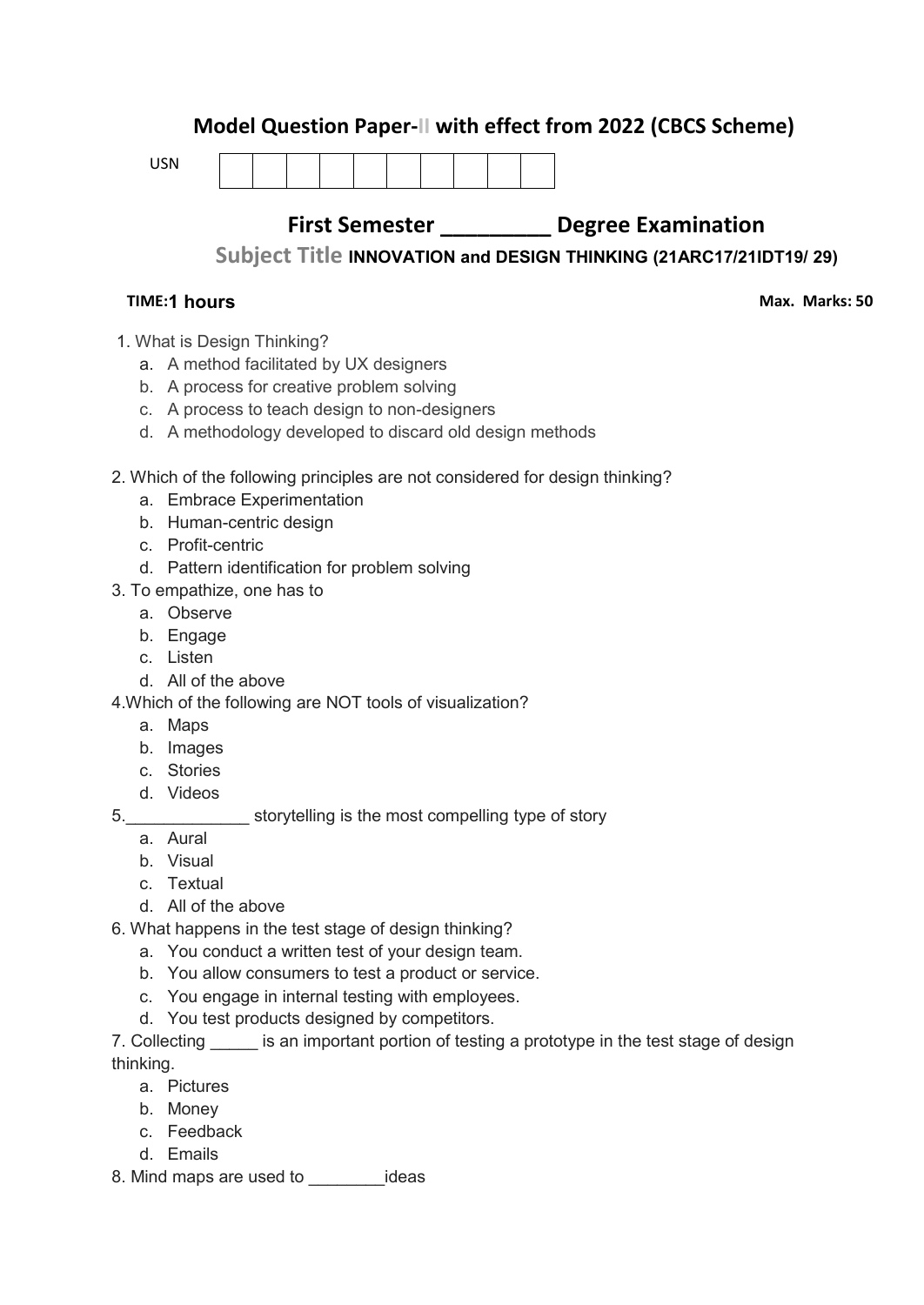- a. Generate
- b. Visualize
- c. Structure
- d. All of the above
- 9. Journey mapping is also called mapping
	- a. Path
	- b. Experience
	- c. Conduct
	- d. Feedback
- 10. Which of the following are NOT tools of Design Thinking?
	- a. Co-creation
	- b. Prototyping
	- c. Mind Mapping
	- d. Online Marketing
- 11. Which of these are NOT components of a mind map?
	- a. Branches
	- b. Arrows
	- c. Central Idea
	- d. All of the above are components
- 12. Journey mapping maps which phase of activity of service for a customer?
	- a. Before a service
	- b. During a service
	- c. After a service
	- d. All of the above

13. **Example 20** is used with the objective of identifying needs that customers are often unable to articulate.

- a. Mind mapping
- b. Experience mapping
- c. Story telling
- d. Rapid Concept Development
- 14. Value chain analysis examines how an organization interacts with value chain partners to \_\_\_\_\_\_\_\_\_\_\_\_\_\_\_\_\_\_\_\_\_ new offerings.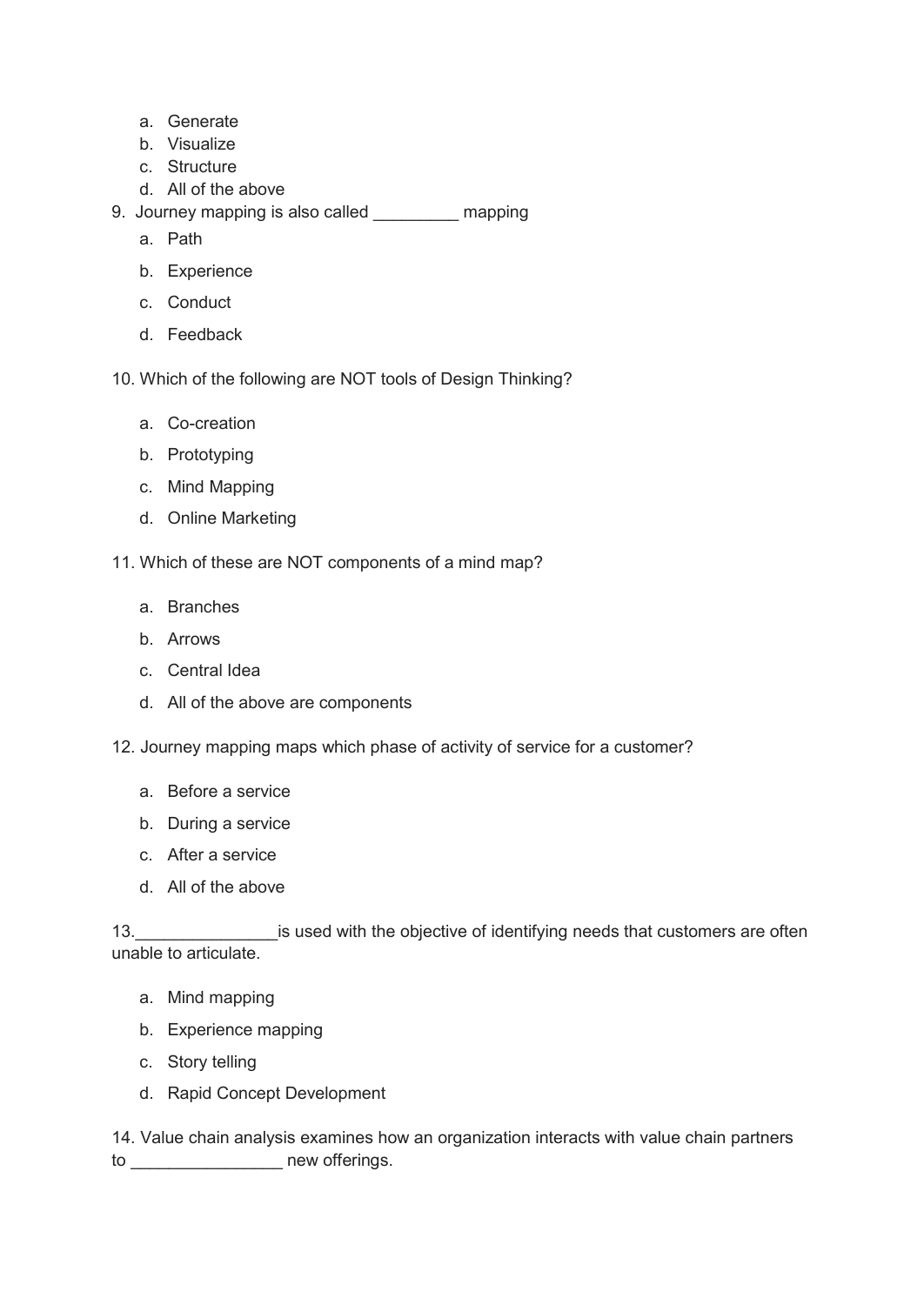- a. Produce
- b. Market
- c. Distribute
- d. All of the above

15. A prototype is a simple experimental model of a proposed solution used to

- a. test ideas
- b. validate ideas
- c. Both
- d. None of the above

16. A hypothesis is  $\qquad \qquad$ .

- a. a wished-for result that the researcher concludes the research with
- b. a complicated set of sentences that pulls variables into proposed complex relationships
- c. a conjecture that is grounded in support background originating from secondary research
- d. None of the above

17. Learning launches are designed to test the key underlying value-generating assumptions of a potential new-growth initiative in the marketplace.

- a. True
- b. False
- c. Cannot be said

18. What is your first model/design of a product called?

- a. Draft
- b. Rough Draft
- c. Prototype
- d. Practice Design
- 19. To Ideate is
	- a. To rapidly change.
	- b. When you create a 3D model of your design.
	- c. The process for creating and sharing ideas where you use images and sketches instead of words to describe your idea.
	- d. When you brainstorm ideas, get feedback, create an initial design, share the design, and iterate.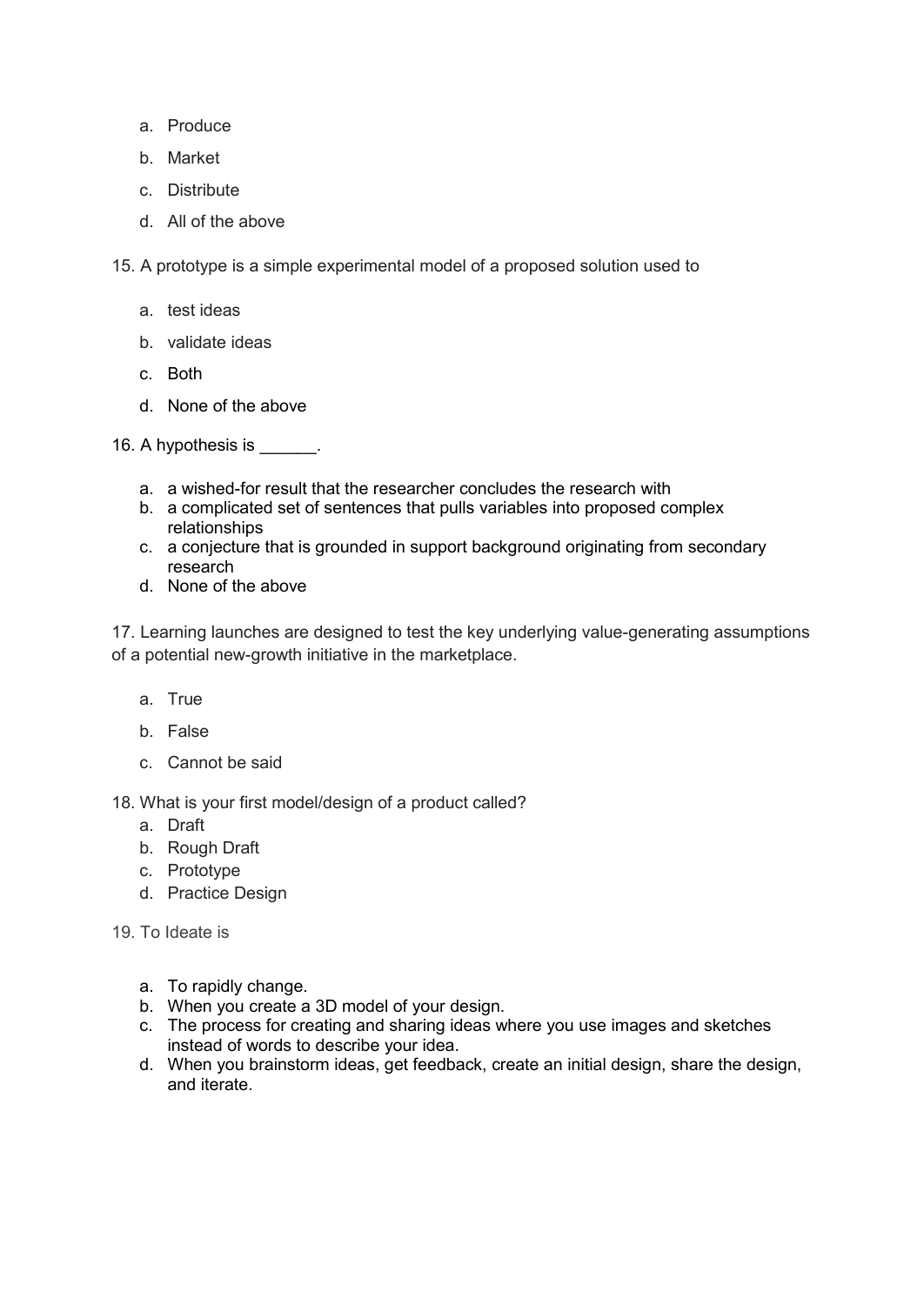20. In design, where does the information used to put together a problem statement come from?

- a. The Design Stage
- b. The Ideate Stage
- c. The Empathize Stage
- d. The Testing Stage
- 21. A case study is
	- a. a research strategy
	- b. an empirical inquiry
	- c. a descriptive and exploratory analysis
	- d. All of the above
- 22. Which is NOT a good interview strategy for the Empathy step?
	- a. Encourage the person to talk about experiences.
	- b. Encourage short answers that get right to the point.
	- c. Ask follow-up questions to get more information.
	- d. Try to uncover needs people may or may not be aware of.
- 23. Which is NOT an aspect of the Define step of design thinking?
	- a. Create a composite user to give perspective to the solution
	- b. Develop a Point of View statement to state user's need
	- c. Define as many possible solutions to the problem as possible
	- d. Recognise a challenge with a "How Might We" question

24. \_\_\_\_\_\_\_\_\_\_\_ is an analysis of persons, groups, events, decisions, periods, policies, institutions or other systems that are studied holistically by one or more methods.

- a. Literature Study
- b. Case Study
- c. Co-creation
- d. Prototyping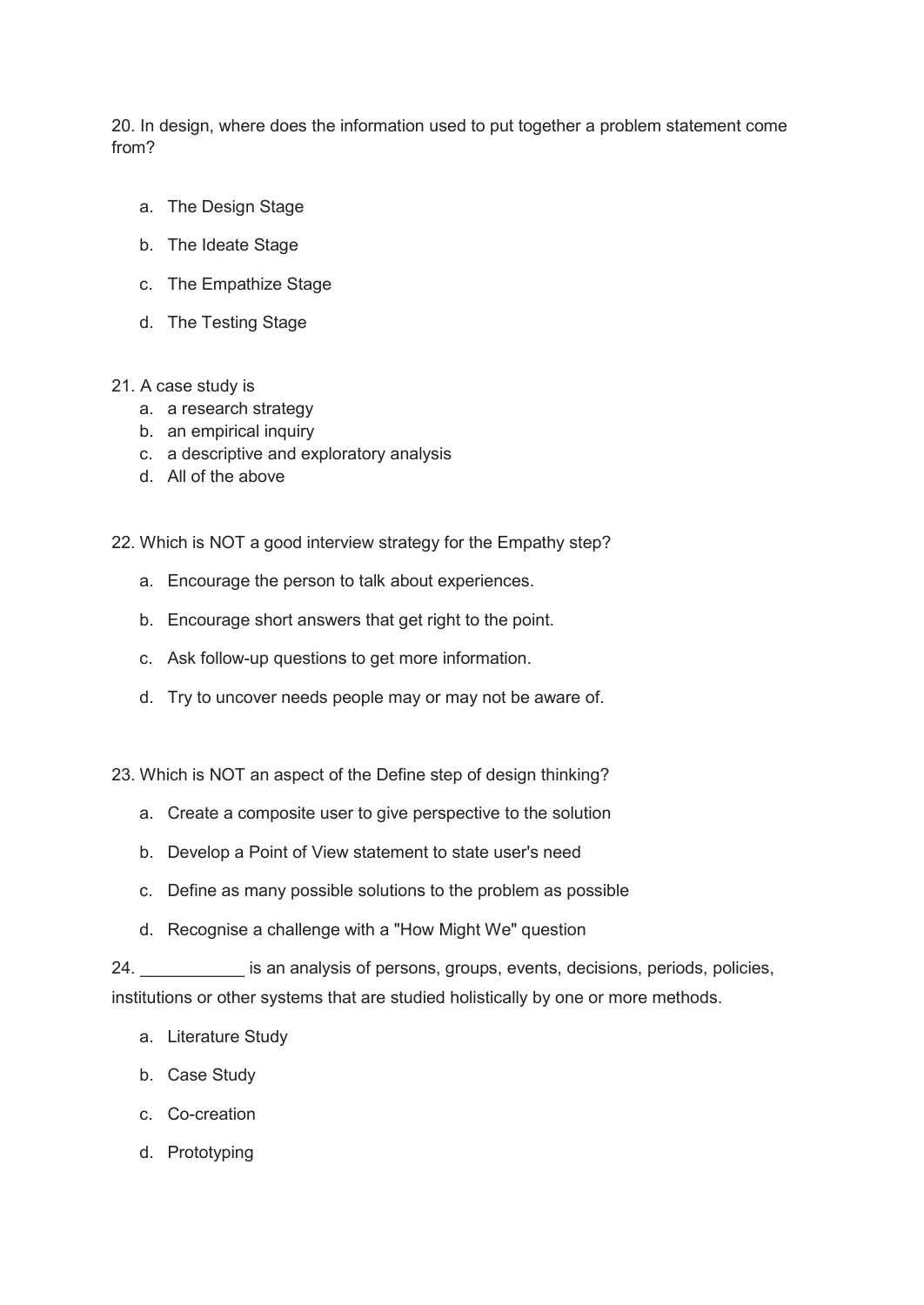#### 25. MVP stands for

- a. Minimum viable product
- b. Maximum viable product
- c. Most viable product
- d. None of above
- 26. At what step do you want to complete the POV point of view?
	- a. empathy
	- b. prototype
	- c. define
	- d. ideate
- 27. Design thinking principles DO NOT include
	- a. Feasibility
	- b. Viability
	- c. Desirability
	- d. Credibility
- 28. The final step in the Design Process is to \_\_\_\_.
	- a. Test
	- b. Define
	- c. Ideate
	- d. Empathize
- 29. The purpose of MVP is NOT
	- a. Be able to test a product hypothesis with maximum resources
	- b. Accelerate learning
	- c. Reduce wasted engineering hours
	- d. Get the product to early customers as soon as possible
- 30. The three "I"s of Design thinking DO NOT include
	- a. Interest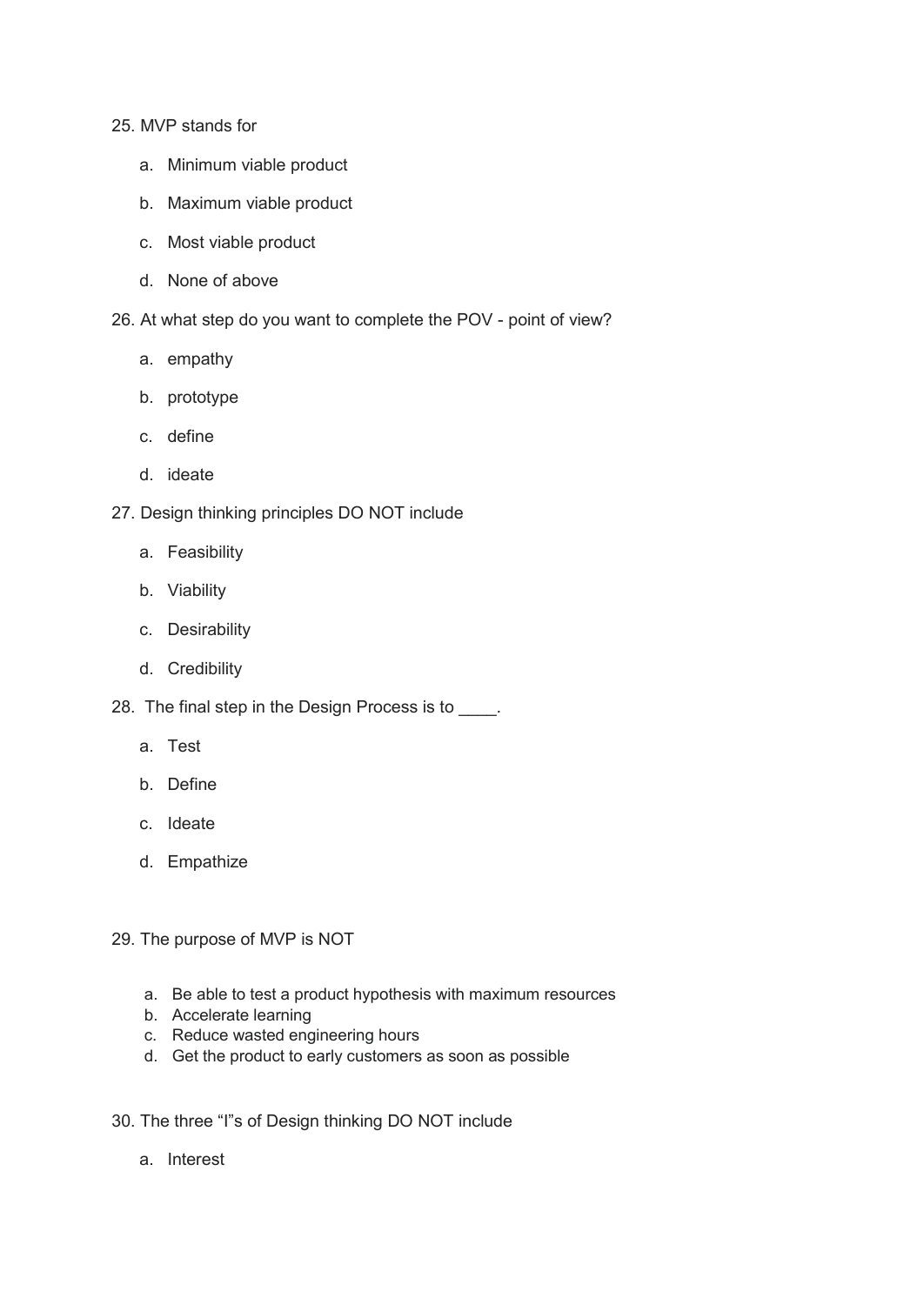- b. Implementation
- c. Inspiration
- d. Ideation

31. Rashmi is creating a new product for Architectural college students. She takes a designthinking approach. Her first step is, addressing who she is creating the product for? and conducts research on understanding this target market. What is this step in the design thinking process?

- a. Define
- b. Ideate
- c. Empathise
- d. Prototype
- 32. Collaborative teamwork is essential in design thinking for
	- a. Equal Importance to all members
	- b. Solving multifaceted problems
	- c. Unbiased Selection of ideas
	- d. Better failure management
- 33. Design Thinking is best suited to addressing problems at the intersection of
	- a. business and society
	- b. logic and emotion
	- c. human needs and economic demands
	- d. All of the above
- 34. Frank Robinson defined and coined the term
	- a. Design Thinking
	- b. Mind Mapping
	- c. MVP
	- d. Hypothesis
- 35. Design Thinking process began with the following 3 steps:
	- a. Understand Improve Apply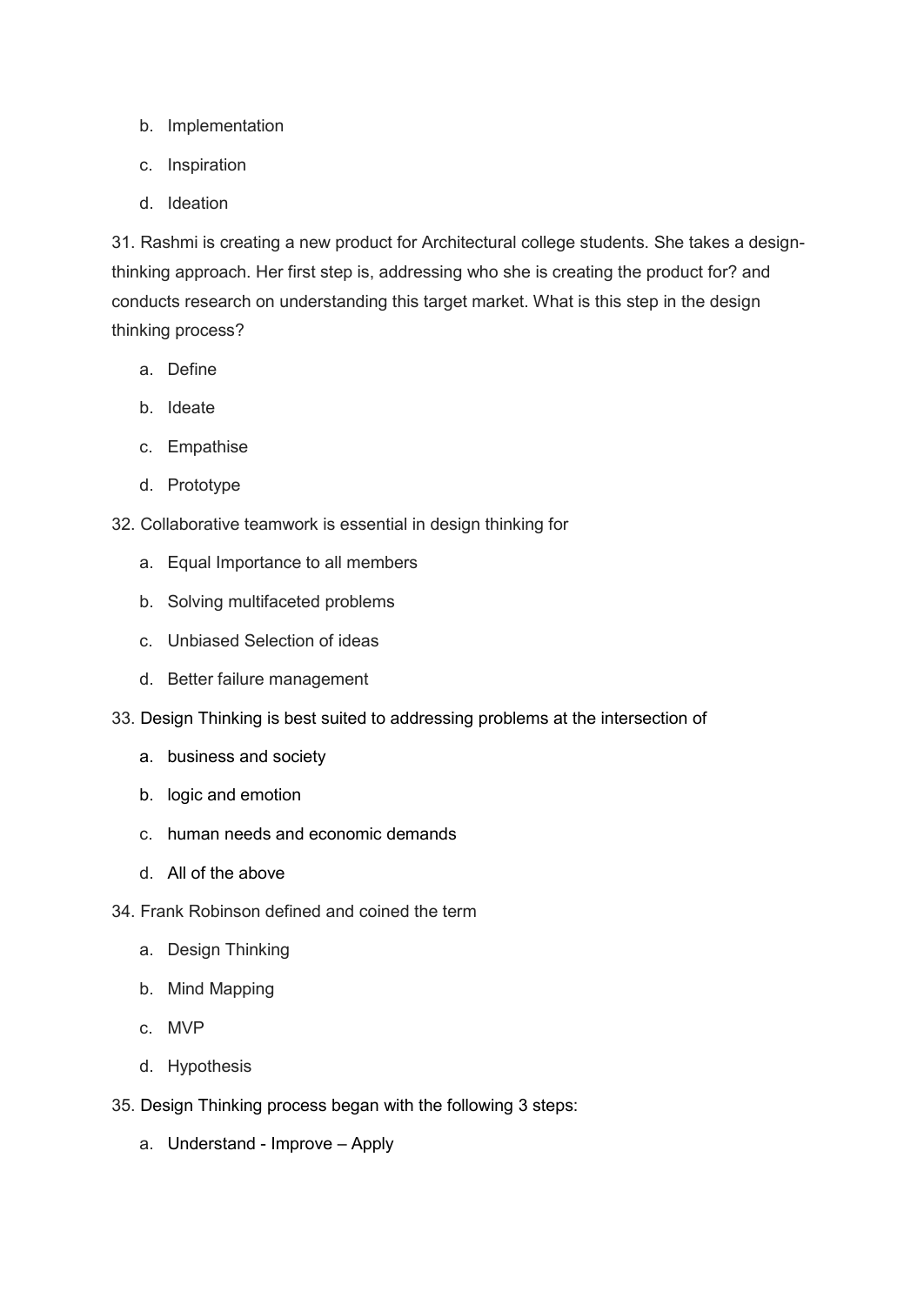- b. Define Ideate Build
- c. Study Solve Create
- d. Understand Ideate Create
- 36. User persons are created during which phase of design process
	- a. Design stage
	- b. Discover stage
	- c. Develop stage
	- d. None of the above

37. \_\_\_\_\_\_\_\_\_\_\_\_ was IDEO'S first expression of design thinking.

- a. Deep-Design
- b. Deep-Dive
- c. Deep-Structure
- d. Study-Dive

38. \_\_\_\_\_\_\_\_\_\_\_ Helps the design team and client to visualize and handle the design concept

- a. Define
- b. Ideate
- c. Empathise
- d. Prototype
- 39. Human-centric design was re-interpreted as an acronym to mean
	- a. Hear, Create, Deliver
	- b. Hear, Create, Design
	- c. Hold, Create, Deliver
	- d. Hear, Compile, Deliver
- 40. The ultimate goal of design thinking is to help you design better
	- a. Services
	- b. Products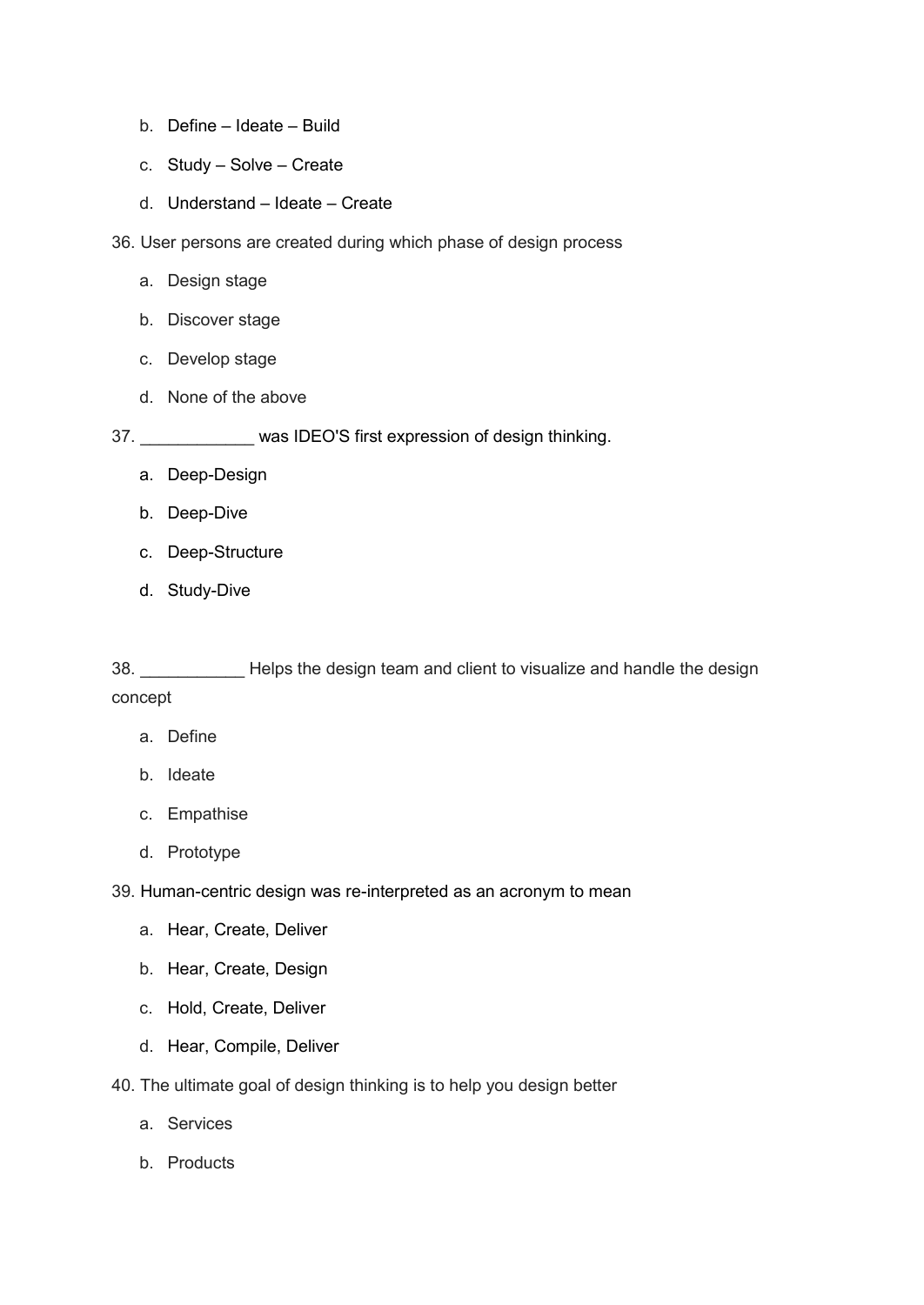- c. Experiences
- d. All of the above
- 41. Design thinking typically is a
	- a. Non-linear process
	- b. Linear process
	- c. Cyclic process
	- d. None of the above
- 42. In the Create phase we DO NOT
	- a. Recognise existing knowledge in the challenge space
	- b. Recruit participants for the co-design task from a diverse pool of those affected
	- c. Maintain awareness of sensitivities by avoiding judgements
	- d. Encouraging storytelling and expression
- 43. Design thinking has
	- a. Nothing to do with graphic design
	- b. Nothing to do with architectural design
	- c. Very little to do with UI and UX design
	- d. Everything to do with products that succeed.
- 44. …………… is the way to narrow down the thoughts to reach at the final solution
	- a. Convergent thinking
	- b. Divergent thinking
	- c. None of them
	- d. Both of them
- 45. Design thinking is also known as
	- a. Adaptable Enquiry
	- b. Strategic design thinking
	- c. Transformation by design
	- d. All of the above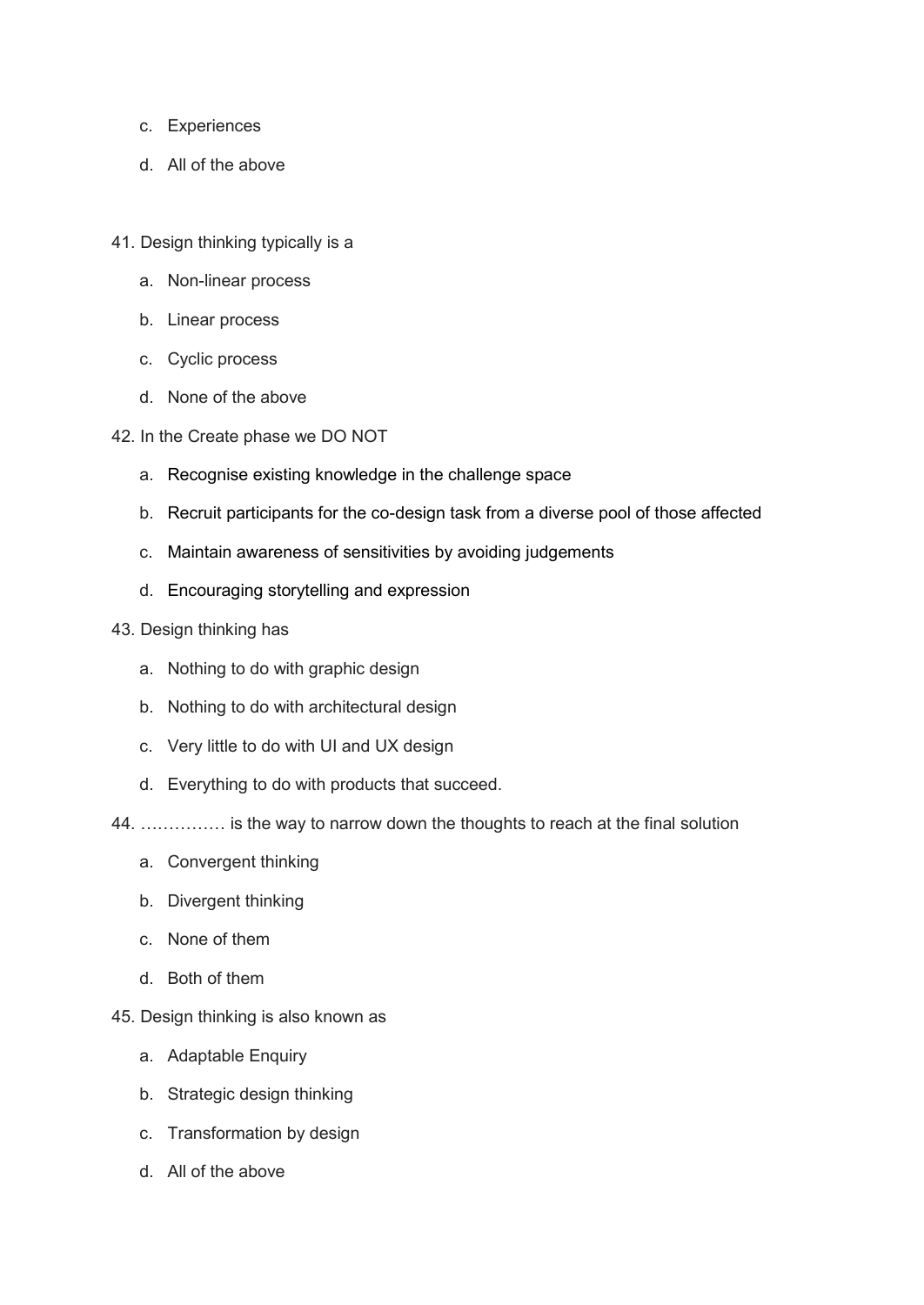#### 46. Design thinking follows

- a. Waterfall Model
- b. Agile methodology
- c. Both of these
- d. None of these
- 47. The goal of the prototype phase is
	- a. To understand what component of your idea didn't work
	- b. To understand what component of your idea worked
	- c. Both of them
	- d. None of them
- 48. BPM stands for
	- a. Building Product Management
	- b. Business Product Management
	- c. Business Process Management
	- d. Basic Product Management

49. **Example 20** is an iterative and incremental method of managing development and design.

- a. Waterfall Model
- b. Agile Methodology
- c. Cyclic Methodology
- d. All of the above

50. Which of the following sequences in correct for Waterfall Methodology?

- a. Define Design Develop Test Deploy
- b. Define Develop Design Test Deploy
- c. Define Design Develop Deploy Test
- d. Design Define Develop Test Deploy